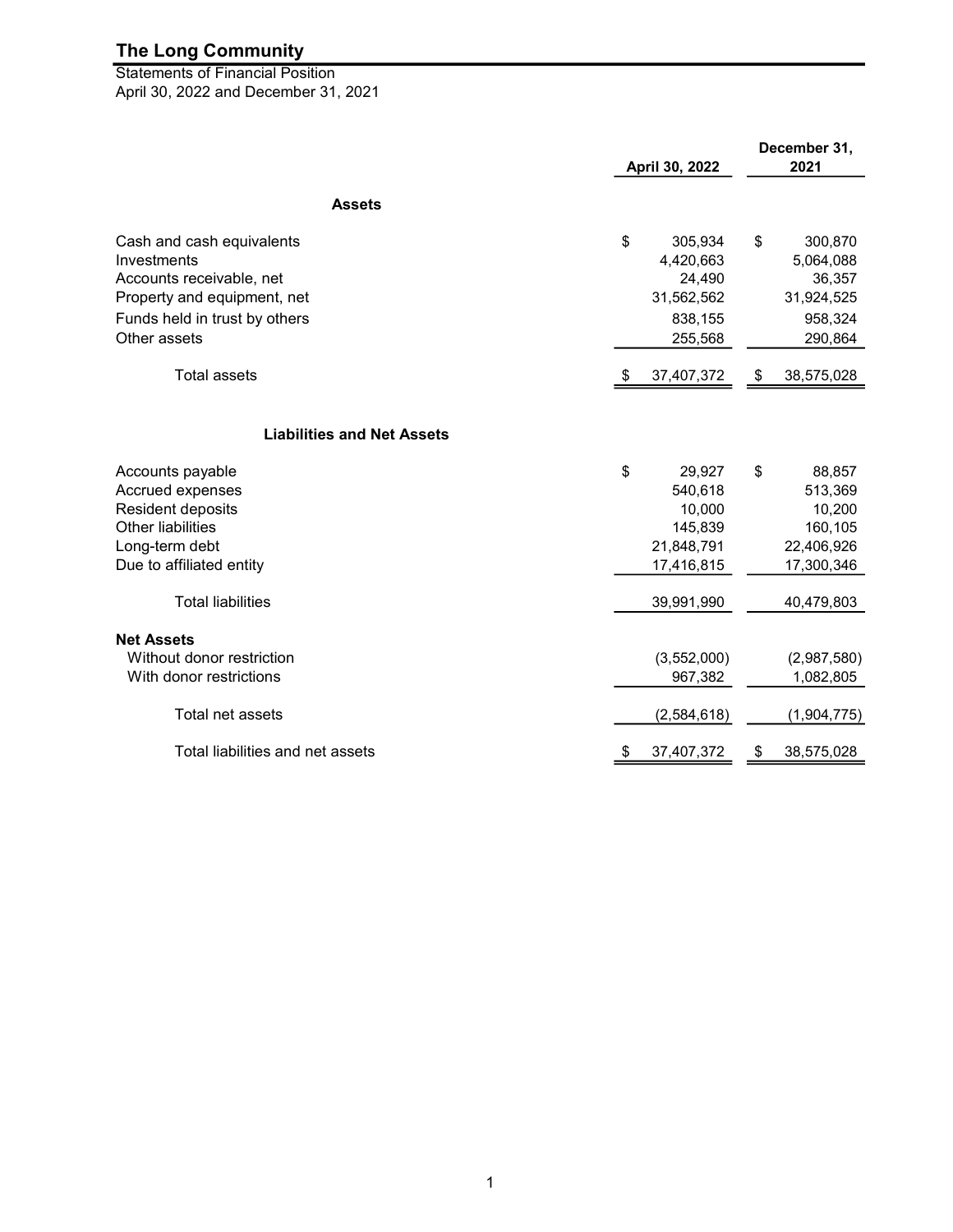Statements of Operations and Changes in Net Assets Period ended April 30, 2022 and year ended December 31, 2021

|                                                   |    | April 30, 2022 |    | December 31,<br>2021 |  |
|---------------------------------------------------|----|----------------|----|----------------------|--|
| <b>Net Assets Without Donor Restrictions</b>      |    |                |    |                      |  |
| Revenues, gains and other support:                |    |                |    |                      |  |
| <b>Resident services:</b>                         |    |                |    |                      |  |
| <b>Resident services</b>                          | \$ | 1,885,889      | \$ | 5,314,493            |  |
| Amortization of entrance fees                     |    |                |    |                      |  |
| Total resident services                           |    | 1,885,889      |    | 5,314,493            |  |
| Contributions, gifts, grants and bequests         |    | 11,864         |    | 29,391               |  |
| Other revenues                                    |    | 22,800         |    | 15,896               |  |
| Governmnet grants                                 |    |                |    | 311,800              |  |
| Government stimulus                               |    | 27,620         |    |                      |  |
| Net assets released from restrictions             |    | (280)          |    | 3,938                |  |
| Total operating revenues and other support        |    | 1,947,893      |    | 5,675,518            |  |
| Expenses:                                         |    |                |    |                      |  |
| Nursing services                                  |    | 259,104        |    | 786,055              |  |
| Recreation and special services                   |    | 25,577         |    | 70,257               |  |
| Pharmacy                                          |    | 5,127          |    | 15,985               |  |
| Physician services                                |    | 3,000          |    | 9,000                |  |
| <b>Food Services</b>                              |    | 177,026        |    | 538,548              |  |
| Building operations and maintenance               |    | 402,280        |    | 1,175,958            |  |
| Housekeeping                                      |    | 5,400          |    | 21,552               |  |
| Laundry and linen                                 |    | 66             |    |                      |  |
| General and administrative                        |    | 317,393        |    | 927,267              |  |
| Employee benefits                                 |    | 48,090         |    | 139,779              |  |
| Interest                                          |    | 223,085        |    | 701,817              |  |
| Depreciation                                      |    | 393,464        |    | 1,167,075            |  |
| Fundraising                                       |    | 6,828          |    | 17,716               |  |
| Total expenses                                    |    | 1,866,440      |    | 5,571,009            |  |
| Unusual non-recurring expenses - COVID-19         |    | 21,831         |    | 33,439               |  |
| Operating gain                                    |    | 59.622         |    | 71.070               |  |
| Other income (loss):                              |    |                |    |                      |  |
| Investment income, net of investment expense      |    | 26,297         |    | 182,060              |  |
| Realized gain on investments                      |    | 915            |    | 668,483              |  |
| Unrealized loss on investments                    |    | (651, 254)     |    | (66, 095)            |  |
| Total other income (loss)                         |    | (624, 042)     |    | 784,448              |  |
| Revenues (less than) in excess of expenses        |    | (564, 420)     |    | 855,518              |  |
| Transfer to affiliated entity                     |    |                |    | (3,330,234)          |  |
| Decrease in net assets without donor restrictions |    | (564, 420)     |    | (2,474,716)          |  |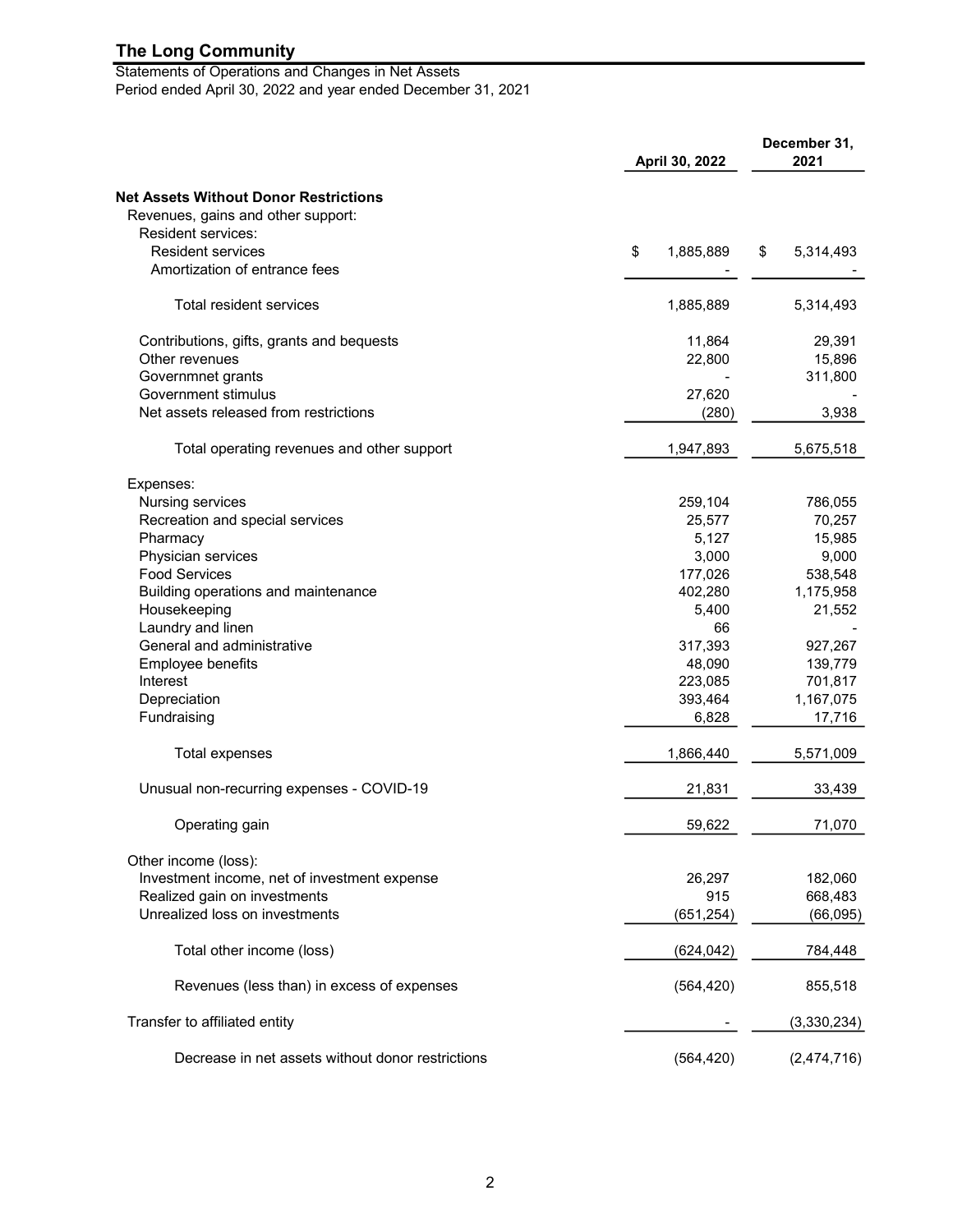Statements of Operations and Changes in Net Assets Period ended April 30, 2022 and year ended December 31, 2021

|                                                                                                                                                                          | April 30, 2022                   | December 31,<br>2021              |
|--------------------------------------------------------------------------------------------------------------------------------------------------------------------------|----------------------------------|-----------------------------------|
| <b>Net Assets With Donor Restrictions</b><br>Contributions, gifts, grants and bequests<br>Unrealized (loss) gain on investments<br>Net assets released from restrictions | \$<br>4,465<br>(120, 168)<br>280 | \$<br>16,455<br>72,823<br>(3,938) |
| (Decrese) increase in net assets with<br>donor restrictions                                                                                                              | (115, 423)                       | 85,340                            |
| Change in net assets                                                                                                                                                     | (679, 843)                       | (2,389,376)                       |
| <b>Net Assets, Beginning</b>                                                                                                                                             | (1,904,775)                      | 484,601                           |
| <b>Net Assets, Ending</b>                                                                                                                                                | (2,584,618)<br>- \$              | (1,904,775)                       |